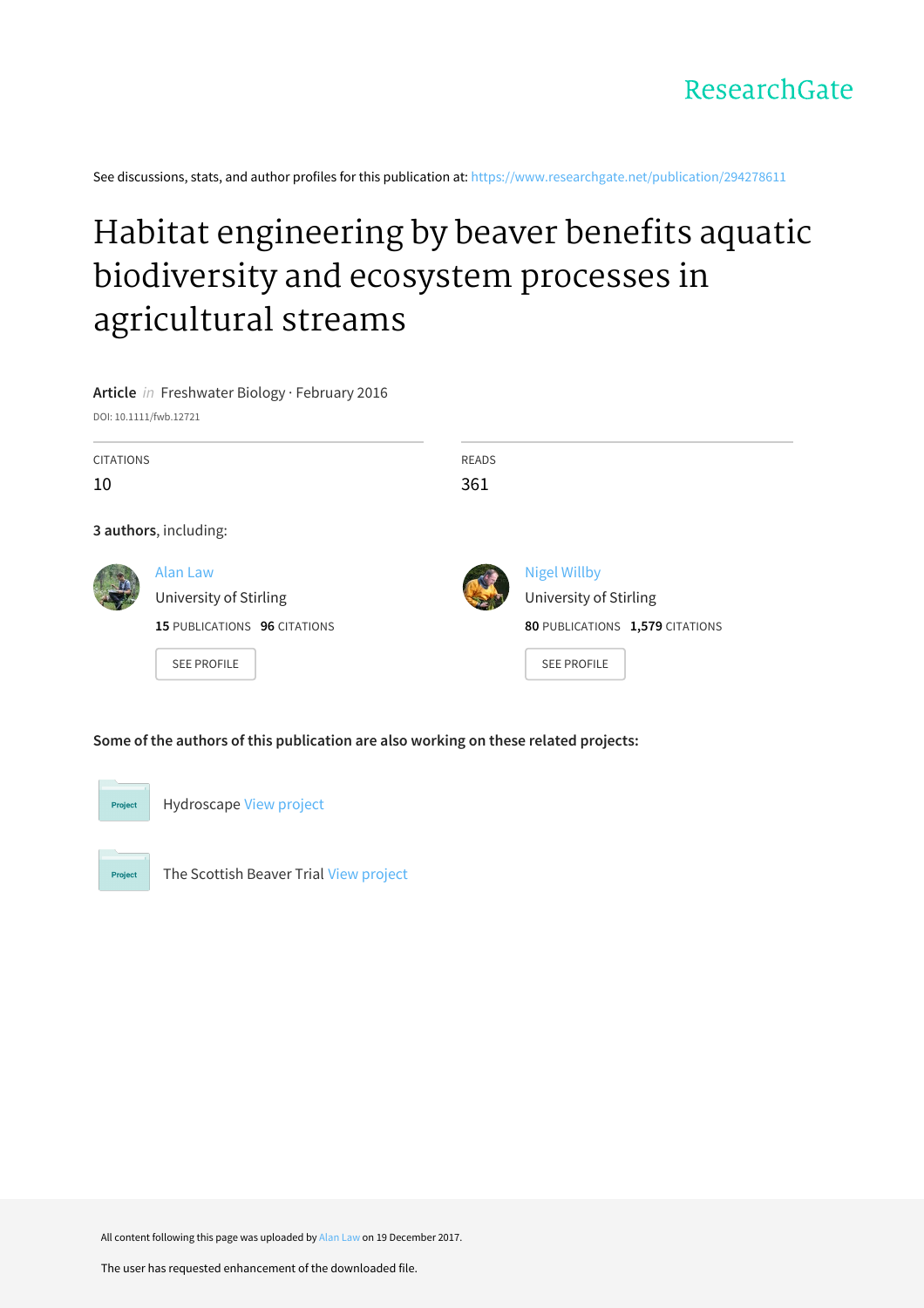# Habitat engineering by beaver benefits aquatic biodiversity and ecosystem processes in agricultural streams

ALAN LAW, FIONA MCLEAN AND NIGEL J. WILLBY

Biological and Environmental Sciences, School of Natural Sciences, University of Stirling, Stirling, U.K.

# SUMMARY

1. Small-scale discontinuities, formed by accumulations of wood, are recognised as a key feature of functionally intact forested streams because they promote organic matter retention, increase habitat complexity and provide flow refugia. Re-establishing such features in physically degraded streams is therefore a common priority for restoration schemes. Ecosystem engineering by beavers in the form of dam building might offer a natural mechanism for restoring degraded streams. Despite an increase in beaver reintroductions globally, the ecosystem engineering concept has rarely been applied to restoring biodiversity and ecosystem function, especially within degraded freshwater systems. 2. By comparing multiple beaver-modified and unmodified sites on headwater streams draining 13 ha of pastureland in eastern Scotland, U.K., we investigated if hydromorphological changes caused by reintroduced beavers (Castor fiber) translate into desirable biological responses when there is a long history of physical degradation and contraction of the regional species pool due to agricultural land use.

3. Beaver modified in-stream habitat by constructing 10 dams, thus creating a series of interconnected dam pools. Organic matter retention and aquatic plant biomass increased (7 and 20 fold higher respectively) in beaver ponds relative to unmodified channels, consistent with the lower fluctuation in stream stage observed below a series of dams. Growing season concentrations of extractable P and  $NO<sub>3</sub>$  were on average 49% and 43% lower respectively below a series of dams than above, although colour and suspended solids concentrations increased.

4. Macroinvertebrate samples from beaver-modified habitats were less taxon rich (alpha diversity on average 27% lower) than those from unmodified stream habitat. However, due to significant compositional differences between beaver versus unmodified habitats, a composite sample from all habitats indicated increased richness at the landscape scale; gamma diversity was 28% higher on average than in the absence of beaver-modified habitat. Feeding guild composition shifted from grazer/scraper and filter feeder dominance in unmodified habitats to shredder and collector-gatherer dominance in beaver-created habitats.

5. Dam building by beaver in degraded environments can improve physical and biological diversity when viewed at a scale encompassing both modified and unmodified habitats. By restoring ecosystem processes locally, it may also offer wider scale benefits, including greater nutrient retention and flood attenuation. These benefits should be evaluated against evidence of any negative effects on land use or fisheries.

Keywords: Castor fiber, diversity, habitat heterogeneity, macroinvertebrates, restoration

#### Introduction

Small-scale discontinuities in streams caused by the accumulation of large wood (snags, logjams, woody debris dams) are recognised as an important natural component of functionally intact forested streams (Gurnell, Piegay & Swanson, 2002). Historically, these features have often been removed to improve drainage and flood

Correspondence: Alan Law, Biological and Environmental Sciences, School of Natural Sciences, University of Stirling, Stirling, FK9 4LA, U.K. E-mail: alan.law1@stir.ac.uk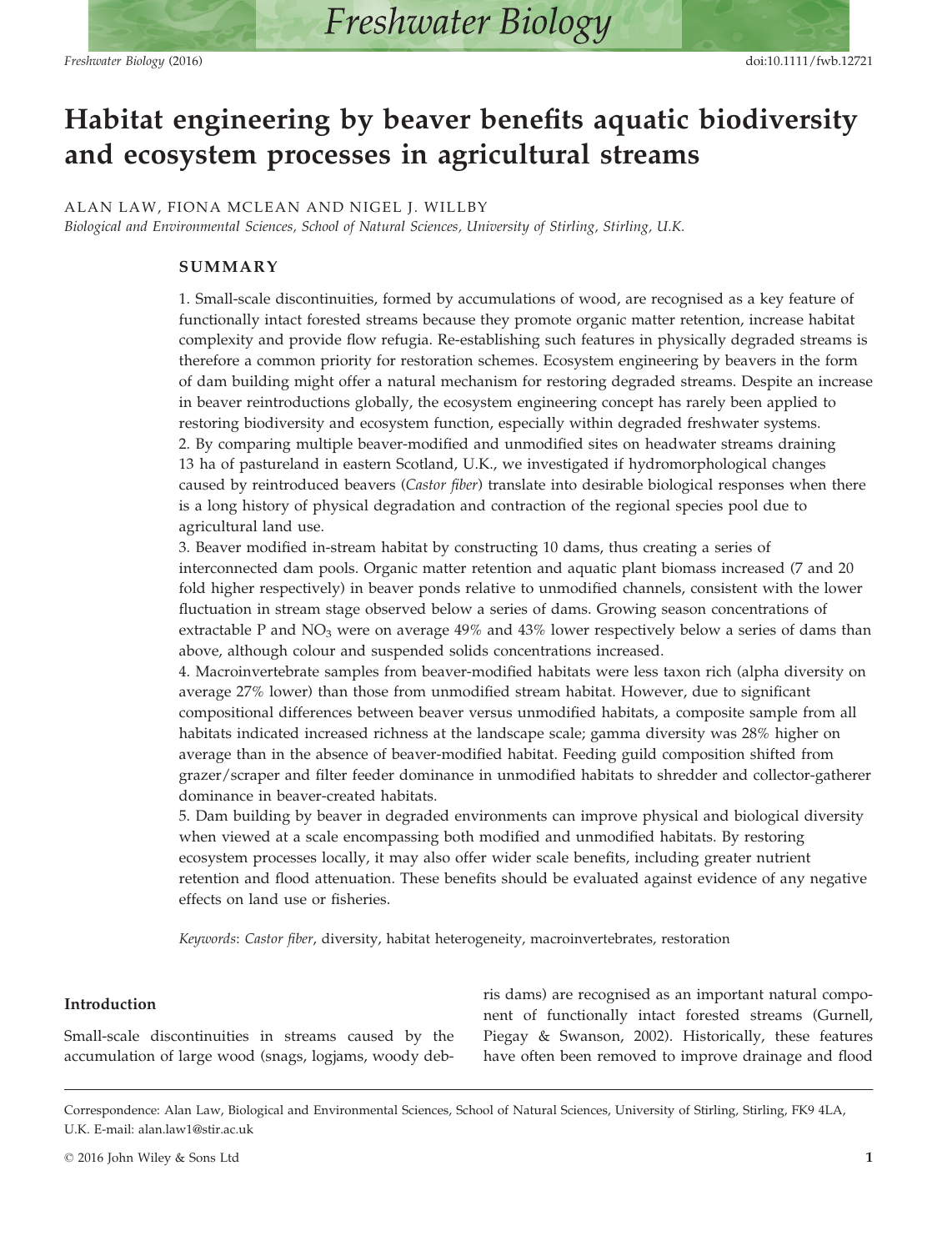conveyance. Their reinstatement is therefore often prioritised when restoring physically degraded streams (Poole, 2002). Beavers (Castor fiber and Castor canadensis) have experienced a substantial global population increase over the last century aided by protection and reintroduction programmes. Beaver have been advocated as a possible option for restoring ecologically degraded systems (Nolet & Rosell, 1998; Pollock et al., 2014), reflecting their potential to create and re-establish natural discontinuities and unique habitats via dam building (Naiman & Rogers, 1997). Systems that are likely to benefit include forested stream channels from first to fourth order (Harthun, 1999; Burchsted et al., 2010), arid and semi-arid environments (Gibson & Olden, 2014) and wetlands (Wright, Jones & Flecker, 2002; Elmeros, Madsen & Berthelsen, 2003; Sjoberg & € Ball, 2011). However, reintroducing long-extinct species such as beavers to densely populated regions is also controversial; experience suggests that this can increase human–wildlife conflict and the need for intervention (Nolet & Rosell, 1998; Siemer et al., 2013).

By building dams, beaver raise and stabilise water levels, thus maintaining a submerged lodge or burrow entrance. This reduces predation risk while increasing access to inundated wooded riparian zones (Rosell et al., 2005). Beaver dams dissipate stream energy and slow flow, thereby altering hydraulic connectivity and discharge (Margolis, Raesly & Shumway, 2001a; Benke & Wallace, 2003). Ultimately, they transform sections of channel from erosional to depositional environments that act as a sink for plant propagules, nutrient-rich sediment and coarse organic matter (Anderson et al., 2014). Where dam integrity is maintained, the ponded area will also support extensive aquatic vegetation (Rolauffs, Hering & Lohse, 2001). Over decadal time scales, dam disintegration and pond drainage follow abandonment of a beaver territory, allowing colonisation of exposed sediments by terrestrial plants, thus forming 'beaver meadows' (Naiman, Johnston & Kelley, 1988). However, in more dynamic situations, where cycles of occupation by beaver are short and breaching and rebuilding of dams is common, smaller dam ponds interconnected by sections of running water will occur (Gurnell, 1998). Beaver dams therefore directly or indirectly modify various physical, hydraulic and chemical processes in streams, creating a mosaic of habitats and food resources (Hood & Larson, 2014a; Smith & Mather, 2013). This increased habitat heterogeneity generally has positive effects on a diverse range of biota including aquatic plants (McMaster & McMaster, 2001), macroinvertebrates (Margolis et al., 2001a), fish (Kemp et al., 2011), amphibians

(Dalbeck, Luscher & Ohlhoff, 2007) and birds (Nummi & Holopainen, 2014).

Ponds formed by beaver are an additional and novel source of habitat heterogeneity that differ from other types of ponds and may support unique biological assemblages (Rolauffs et al., 2001; Willby et al. 2016). Beaver ponds are characterised by higher lateral connectivity than the rivers they modify, with beaver-created channels enlarging the aquatic–terrestrial interface (Hood & Larson, 2014b), and are intermittently disturbed through foraging, caching of woody material, maintenance of dams and fluctuating water levels. The associated physical structures, i.e. dams, lodges, food caches (submerged wood with higher surface areas than conventional large wood inputs) and channels, further increase habitat complexity (Clifford, Wiley & Casey, 1993; France, 1997; Hood & Larson, 2014a). The habitataltering effects of beaver dams in natural, mostly forested environments have long been recognised (e.g. Sprules, 1941) and the resulting physicochemical changes in such streams are well studied (see reviews by Gurnell, 1998 and Rosell et al., 2005). Various authors have used macroinvertebrates as indicators of the effects of this habitat engineering (e.g. Clifford et al., 1993; France, 1997; Benke & Wallace, 2003; Anderson & Rosemond, 2007), reflecting ease of sampling and sensitivity of invertebrates to the changes in sediment and water velocity that accompany damming (Nummi, 1989). However, one particular question that is integral to the thinking behind the reintroduction of beavers globally, but has not been addressed in previous studies, is whether the ecosystem engineer concept (Jones, Lawton & Shachak, 1994) extends to restoring biodiversity and ecosystem function within degraded freshwater systems, especially in regions where beaver have long been absent. Streams and artificial habitats such as drainage ditches are common in anthropogenic landscapes, but mostly lack physical and biological diversity due to historical straightening, removal of blockages and encroachment by surrounding land use into the riparian zone. Flood attenuation, nutrient storage and support for biodiversity are therefore heavily compromised. Using beaver to restore habitat heterogeneity to anthropogenic landscapes without the need for physical habitat engineering by humans therefore offers multiple potential benefits. However, it will fall short of expectations if the transformation of physical habitat by beaver through ecosystem engineering is not matched biologically (Byers et al., 2006; Palmer, Hondula & Koch, 2014). This concern applies where beaver have been recently reintroduced (e.g. Belgium, Bosnia and Herzegovina, Croatia,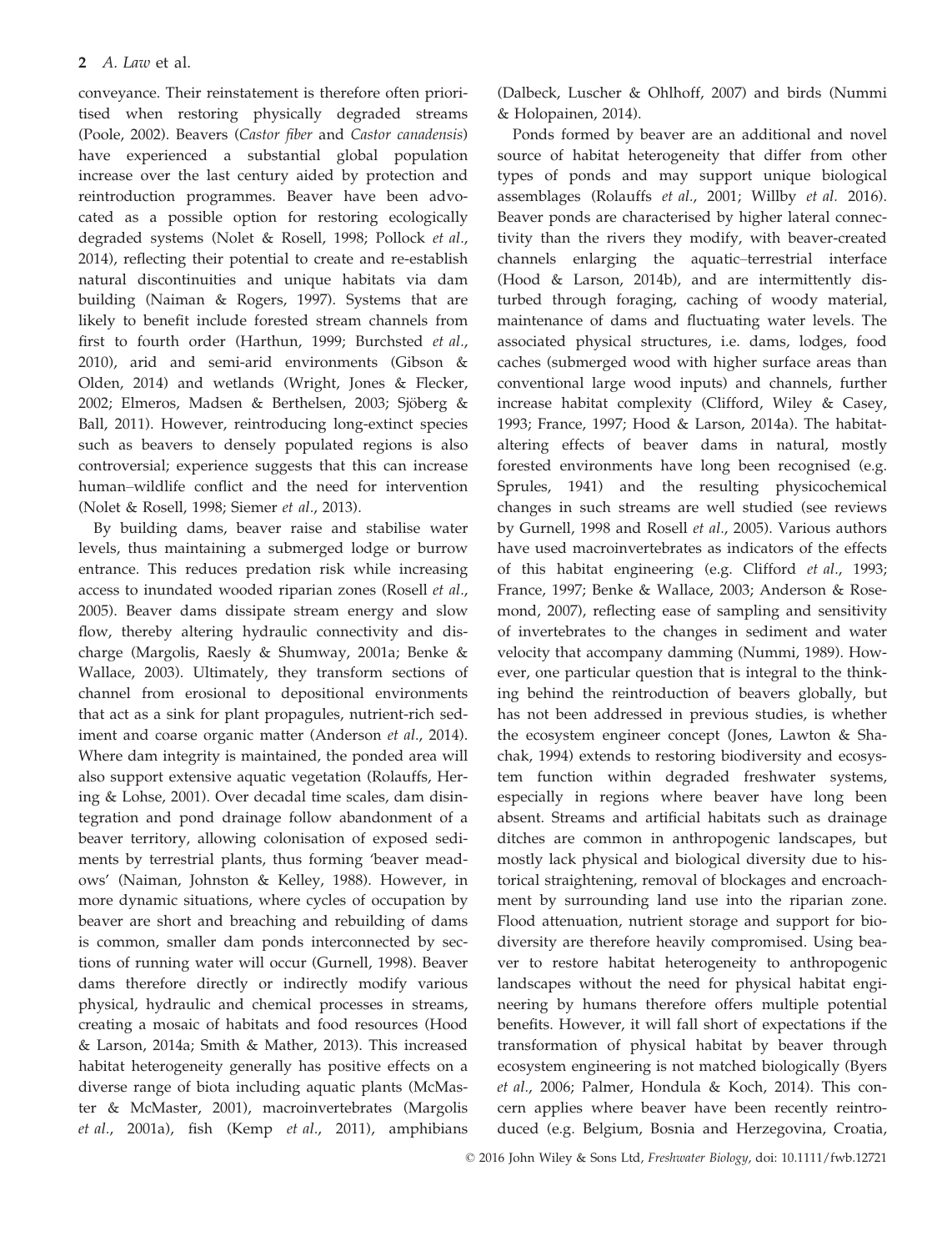Denmark and Serbia; Halley, Rosell & Saveljev, 2012), but especially so where beaver have not yet been fully reintroduced (e.g. Britain) and where the potential merits of ecosystem engineering versus possible impacts on land use and fisheries are strongly contested.

Our study focused on the implications of beaver reintroduction for physicochemical processes and biodiversity in small agricultural streams, an extremely common but neglected habitat within the native range of Eurasian and North American beavers. We particularly assessed the associated changes in richness, abundance, composition and feeding function of aquatic macroinvertebrates. We evaluated (i) how the presence of beaver-modified habitats affects local and landscape-scale species richness and species accumulation rates; (ii) if species turnover increases between habitats when beaver-created habitats occur in the landscape; and (iii) whether the composition of invertebrate functional feeding groups in beaver-created and unmodified habitats is consistent with differences in their physicochemical properties.

#### Methods

#### Site and habitats

The study took place on a 13 ha site within a private estate of 525 ha near Blairgowrie, in eastern Scotland (56°37′32.81″N, 3°13′36.72″W). Blairgowrie receives approximately 820 mm of rain annually, and has a mean annual temperature of 8.4 °C (Meteorological Office UK, 2013). The study site, which is situated at an elevation of 200 m, is drained by a small spring-fed stream (the Burneished Burn), 0.5–2 m wide and 0.1–0.3 m deep, that runs for ~2 km through agricultural land used mostly for livestock grazing. The mean discharge of this stream at its outflow from the study site was  $0.025 \text{ m}^3 \text{ s}^{-1}$  in 2010–11 (Fiona McLean unpublished data). This stream and its minor tributaries were straightened and realigned prior to 1860. A mature conifer plantation (Picea spp. and Larix spp.) forms the southern edge of the catchment and a small block of deciduous woodland (Betula pubescens, Salix spp., Alnus glutinosa and A. incana) replanted in 1990 encloses the source. In 2002, a pair of adult Eurasian beaver, Castor fiber, was introduced to this stream by the landowner to assess the value of beavers for wetland creation. Breeding first occurred in 2005, and 3–6 animals have been present annually thereafter. Beaver first dammed the upstream section of channel in 2003 and subsequently built eight more dams (four upstream and four downstream of this original dam) over the next 3 years. A tenth structure was added in early summer 2011. The mean distance between dams was  $53 \pm 28$  m ( $\pm$ SD, range = 20–600 m). The observed frequency of 5 dams  $km^{-1}$  of channel is within the range  $0.14-22$  dams  $km^{-1}$  reported from Russia and North America (Zavyalov, 2014).

Dam construction by beaver modified the surrounding habitat. Four discrete habitats were defined a priori for the purposes of sampling; (i) immediately upstream (0– 3 m) of a dam (habitat US), (ii) the dam pond 5–10 m upstream from the dam (habitat VG), (iii) immediately downstream (0–3 m) of a dam (habitat DS) and (iv) unmodified sections of channel outwith the influence (>50 m) of the nearest dam on depth and flow (habitat UM) (Fig. 1). As unmodified sections of stream were not always present between successive beaver impoundments, samples from unmodified habitats were also collected from undammed tributary streams that were similar in terms of width, velocity, substrata and riparian characteristics. The mean hydrological distance of unmodified tributaries from any beaver activity was  $317 \pm 198$  m ( $\pm$ SD, range = 100–650 m). Lentic conditions occurred in habitat US (mean water velocity = 0.2 cm s<sup>-1</sup>, range = 0-3 cm s<sup>-1</sup> with high volumes of organic matter accumulating. This habitat was moderately disturbed due to beavers regularly maintaining dams with mud, rocks and cut branches, and in some cases, excavating burrows; submerged vegetation was therefore sparse. However, the dam structure itself often supported ruderal terrestrial plants, such as Urtica dioica and Rumex obtusifolius. Habitat VG was characterised by shallow (0.5–0.8 m deep), very slow moving waters (mean velocity =  $0.1 \text{ cm s}^{-1}$ , range =  $0$ -1 cm  $s^{-1}$ ) and extensive aquatic vegetation, the most abundant plant species being Potamogeton natans, Callitriche stagnalis, Glyceria maxima, G. fluitans, Rorippa nasturtium-aquaticum, Myosotis scorpioides and Elodea canadensis. Habitat DS was characterised by water flowing over and through the dam (mean velocity  $= 2.1$ ) cm  $s^{-1}$ , range = 0–30 cm  $s^{-1}$ ). Habitat UM was considered indicative of the conditions prior to dam construction (confirmed by visual assessments and archive photographs); water velocity ranged from 0 to 69 cm  $s^{-1}$ (mean =  $15.8 \text{ cm s}^{-1}$ ), the stream bed comprised a mixture of sand and coarse gravel, and there was a sparse coverage of the moss Fontinalis antipyretica.

#### Physicochemical measurements

Paired water samples (0.75 L) for the period 23 June 2010 to 13 May 2011 were obtained using ISCO 3700 automatic water samplers placed upstream and down-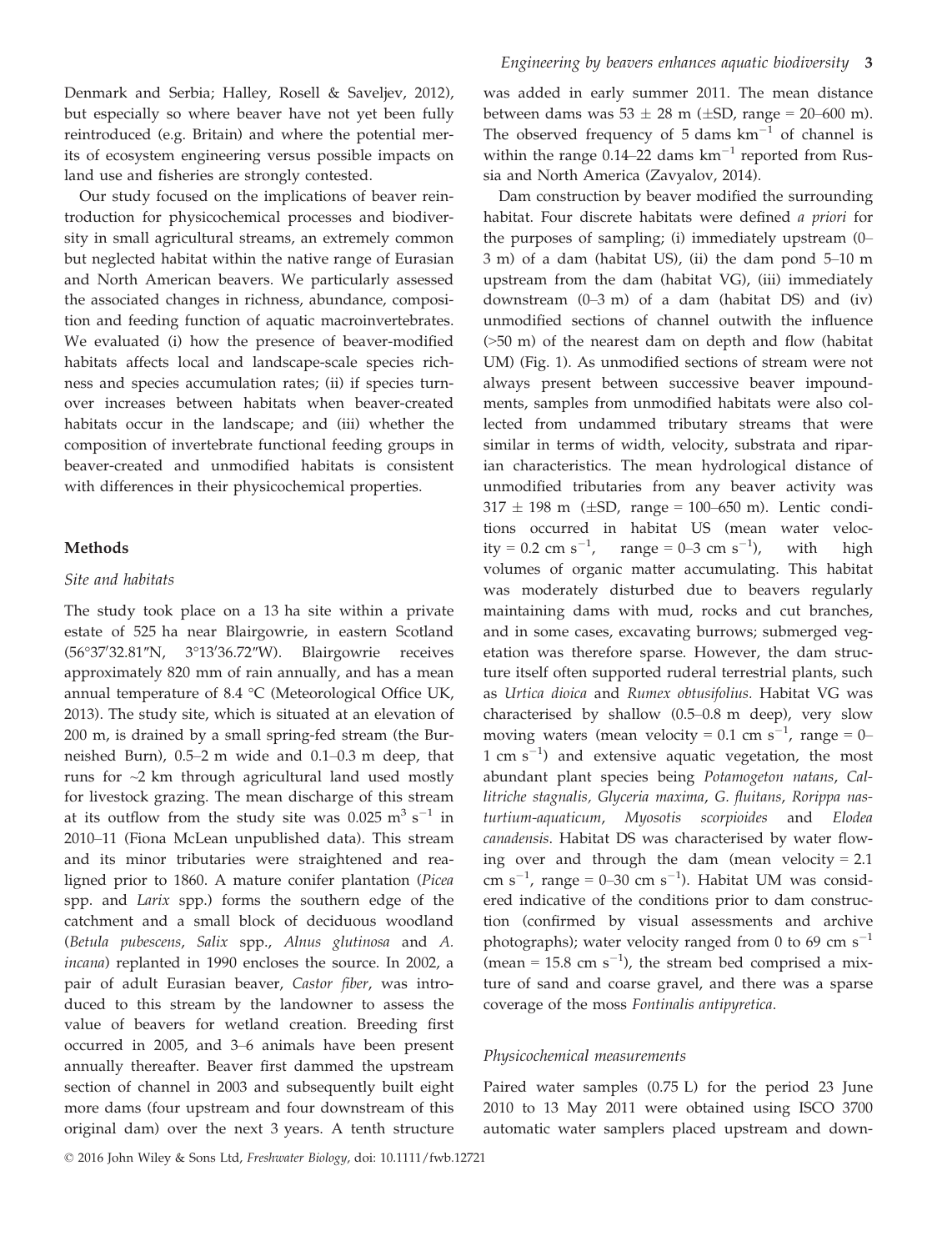

tat types sampled in this study (a), in addition to photographs representative of these habitats; (b) a stream unmodified by beavers, (c) vegetated pond upstream of a beaver dam, (d) immediately upstream of a dam and (e) immediately downstream of a dam (all photos © N. Willby).

stream of a 500 m section of channel containing a series of four beaver dams. An integrated automatic stage (water level) recorder measured stage at each of these locations at 15 min intervals. Water samples were collected on a 12, 24 or 72 h cycle. Sampling was not flow proportionised, but was most frequent during periods when heavy rainfall was forecast and was reduced in the spring. No samples could be obtained during a prolonged period of sub-zero temperatures from 1 December 2010 to 1 March 2011. A total of 133 paired samples was collected and analysed for total suspended solids (TSS), colour, extractable P, nitrate, chloride and sulphate using standard techniques. TSS was determined from the weight of residue retained by pre-dried  $1.2 \mu m$ glass microfibre filter papers. Colour was measured on a Thermo Spectronic Hellios Epsilon spectrophotometer as absorbance at 440 nm to provide an indication of dissolved organic carbon (DOC) (Pace & Cole, 2002). Extractable P was determined using the molybdenum blue method (Murphy & Riley, 1962). Concentrations of major anions were determined using a DIONEX, DX-120 Ion Chromatograph.

Samples of stream substrata (upper 5 cm) were collected in summer 2013 at randomly located positions in the four described habitat types: upstream and downstream of each of the 10 dams, and in unmodified habitats and vegetated habitats where present (total  $n = 39$ ). Material was collected using a 10-cm diameter bottomless bucket and subsequently rinsed through sieves of mesh size 21.4 mm, 16 mm, 11.2 mm, 5.6 mm, 2 mm, 1 mm,  $500 \mu m$ ,  $250 \mu m$  and  $125 \mu m$ . Sieved material was dried at 80 °C for 24 h with the weight of the different size fractions being used to calculate substratum diversity and evenness. Dried samples were then aggregated to form coarse (1–21.4 mm) and fine (125–500  $\mu$ m) fractions. The percentage of organic matter in each fraction was determined based on loss on ignition by burning 10 g of material in a pre-dried crucible at 550 °C for 24 h. Aquatic plant biomass per habitat was estimated by removing above-ground vegetation within replicate  $(n = 7)$ 20 cm  $\times$  20 cm quadrants placed randomly within each habitat. Samples were dried at 60 °C for 24 h and weighed. Replicate measures  $(x5)$  of water depth were made randomly within all sampling locations.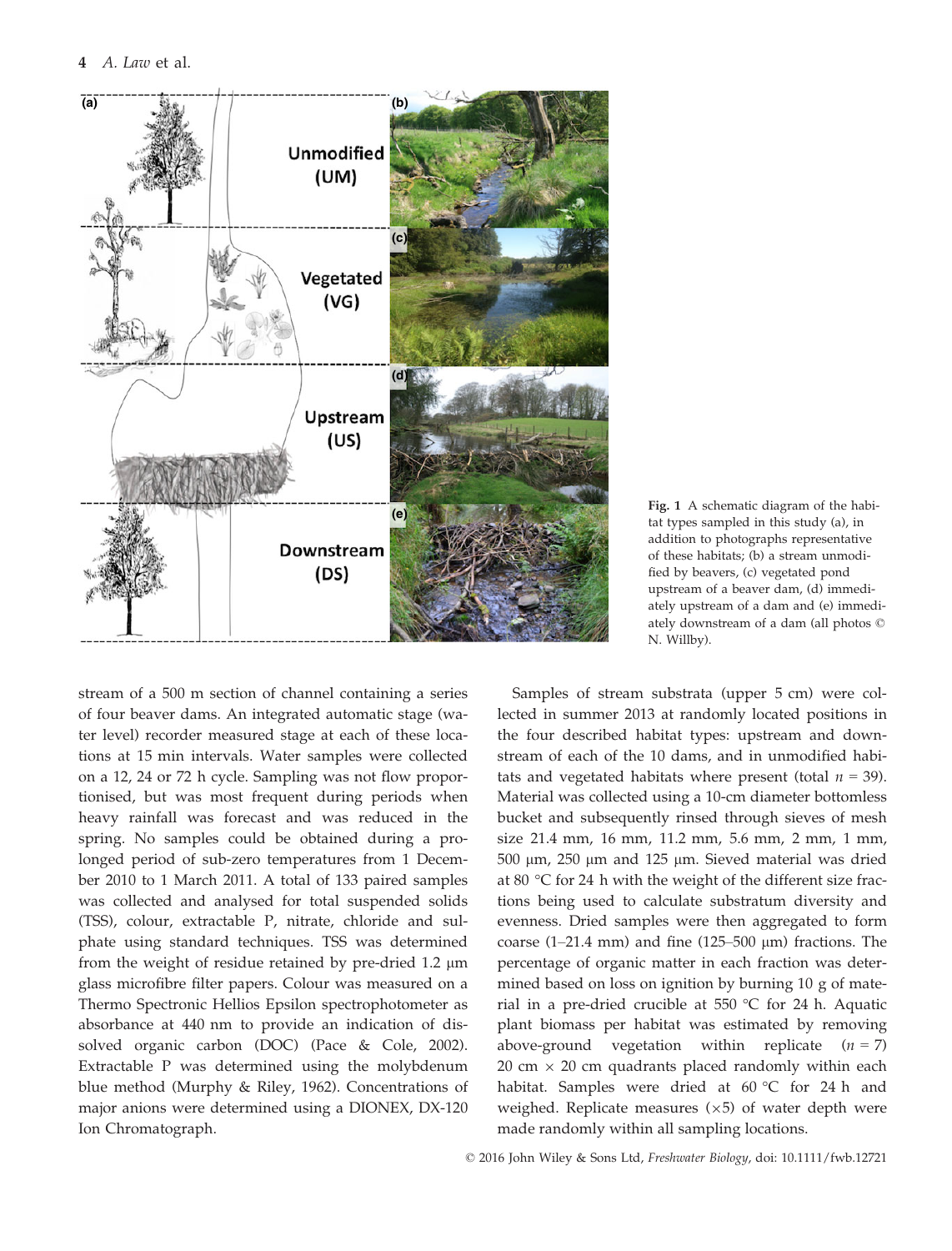Macroinvertebrates were sampled in spring  $(n = 35)$ , summer ( $n = 37$ ) and autumn ( $n = 37$ ) 2011 within the four described habitat types. Differences in sample numbers between seasons reflect the construction of a dam between spring and summer sampling periods and the lack of vegetated habitat at three sites. All dam systems present on the site were sampled, including the nine dams constructed between 2002 and 2006, plus a further dam formed in summer 2011. Semiquantitative samples were collected for 1 min using a D-framed kick net (mesh size 500  $\mu$ m), over a fixed area of 2 m<sup>2</sup>, which encompassed the characteristic features of each habitat type. The net was swept through the water column, vegetation and any accumulated organic material to collect benthic, water surface and plant-associated organisms. When the stream bed was compacted, material was loosened by kicking and caught in a net placed immediately downstream. To minimise disturbance, only a single sample could be collected from each replicate example of each habitat on a given date. Samples were preserved using 70% denatured methylated spirit, sorted in the lab and identified to the highest practicable taxonomic resolution (see Table S1).

#### Treatment of data

Water-quality data were subdivided into growing season (May–September) and winter (October–April) periods. Variables were compared within seasons between habitats using a paired t-test with bootstrapping. Sediment organic matter content, Shannon's diversity Index (H'), Shannon's equitability  $(E_H)$  and aquatic plant biomass did not meet requirements for parametric analyses and therefore differences between habitats were analysed using Kruskal–Wallis tests with post hoc multiple comparisons. The absence of a satisfactory rating curve for the upstream monitoring station prevented stage being converted to discharge so the comparison of regime above and below the series of dams was limited to simple hydrological indicators such as time to peak stage and coefficient of variation in stage. Centralised stage (stage/median stage over the length of record) was used to compare the data from upstream and downstream stations while paired t-tests were used to evaluate differences in time to peak stage between stations.

Macroinvertebrate species richness was expressed as the number of taxon per sample or as  $H'$ , with species evenness represented by  $E_H$ . Differences in species richness with respect to habitat, season and dam age were analysed using a generalised linear model with a Poisson error distribution and log-link function. Quasi-Poisson

© 2016 John Wiley & Sons Ltd, Freshwater Biology, doi: 10.1111/fwb.12721

distributions were used to correct for overdispersion, as indicated in the results by a  $t$  value associated with each P-value, rather than the Z value given from a conventional Poisson distribution. To control for potential spatial pseudoreplication caused by unequal independence of replicates (due to beaver dams being distributed over the same stream system), the distance to furthest upstream sample was included as a term in these models. General linear models with post hoc multiple comparisons using Tukey's Honestly Significant Differences (HSD) were used to assess differences in macroinvertebrate  $H'$  and  $E_H$  between habitats within seasons, or within habitats between seasons. Macroinvertebrate  $H'$  and  $E_H$  were normalised prior to statistical analyses using a  $log_{10}$   $(x + 1)$  transformation. To compare the accumulation rates of species per habitat type, accumulation curves were generated using individual-based rarefaction (Colwell, Mao & Chang, 2004), as abundance varied strongly between samples and species richness is highly sensitive to the number of individuals present. Species richness was estimated using the abundance-based estimator of Chao (1987).

Species abundance data were log-transformed before being converted to a pairwise, sample-by-sample dissimilarity matrix, using a Bray–Curtis dissimilarity Index (BCI). Species composition and turnover per habitat and season were then compared using non-metric multidimensional scaling (NMDS). A permutational multivariate analysis of variance was used to test the effects of habitat, distance to closest upstream sample and season on composition, based on the BCI dissimilarity matrix. Species characteristic of particular habitats were identified using the Indicator Value method (Dufrêne & Legendre, 1997).

All taxa were assigned to functional feeding guilds (FFG) using Schmidt-Kloiber & Hering (2015) [\(http://](http://www.freshwaterecology.info) [www.freshwaterecology.info\)](http://www.freshwaterecology.info). As feeding often spanned multiple guilds, the total number of individuals per species per sample were distributed across the reported guilds based on a 10-point assignment system (Moog, 1995). Since trait data did not meet assumptions of parametric tests, a Kruskal–Wallis one-way analysis of variance with *post hoc* multiple comparison tests was used to assess differences in FFG composition between habitats within seasons, and within habitats between seasons.

Species rarity was measured using U.K. mainland distribution data from the National Biodiversity Network (NBN, 2014). A rarity score was derived from the reciprocal of the log number of hectads in which each species was recorded. The sample rarity score comprised the abundance weighted mean species rarity score, where abundance equated to the log number of individuals of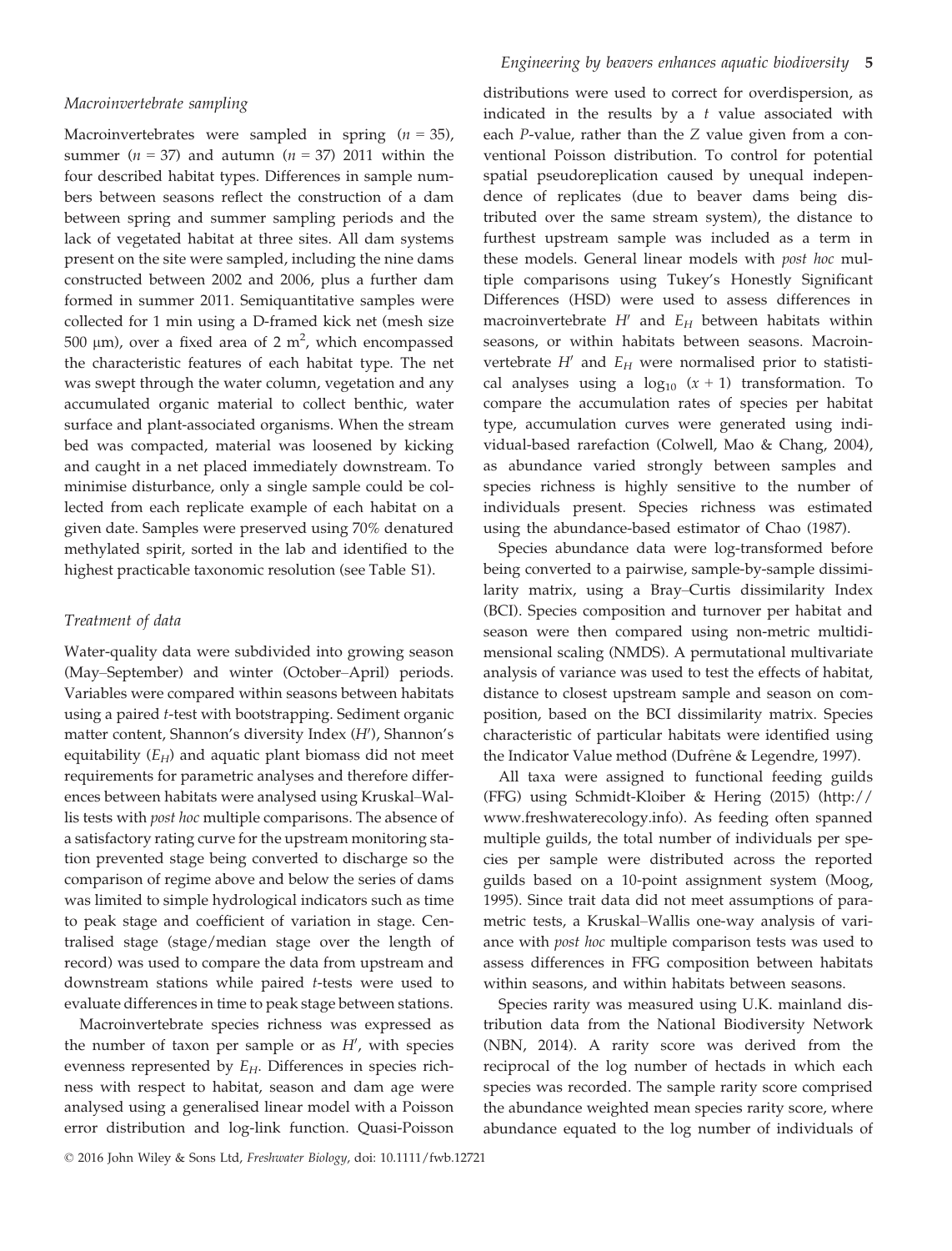# 6 A. Law et al.

each species recorded. Therefore, high sample rarity scores represent a greater than average abundance of rare species. These data did not meet assumptions of parametric tests; therefore, a Kruskal–Wallis one-way analysis of variance with post hoc multiple comparison tests was used to assess species rarity scores between habitats.

All statistical analyses and graphics were produced using R Studio version 2.15.0 (R Development Core Team, 2013), with the additional packages; vegan (Oksanen et al., 2013), plyr (Wickham, 2011), ecodist (Goslee & Urban, 2007), sciplot (Morales et al., 2011), labdsv (Roberts, 2010) and fossil (Vavrek, 2011).

#### Results

### Physicochemical characteristics

Differences in water chemistry above and below the series of dams were most pronounced during the growing season. Downstream reductions in summer concentrations of P and N (Table 1) were especially marked (49% and 43% respectively), while colour was on average twice as high downstream of monitoring stations. Suspended solids were higher downstream of monitoring stations throughout the year (by an average of 5.8 fold). Vegetated and upstream habitats were both deeper and had a higher percentage of coarse and fine substrate organic matter content (total organic matter content seven fold higher) than downstream and especially unmodified habitats (Table 2). Higher velocity downstream and unmodified habitats had the greatest substratum diversity, with unmodified samples being the most uneven. Vegetated habitats had a significantly greater aquatic plant biomass (~20 times higher) than unmodified habitats. Up- and downstream habitats had zero plant biomass.

Paired recording of stage from November 2010 to May 2011 above and below a 500 m section of channel containing a series of four dams captured nine peak run-off events (Fig. 2). The time to peak stage downstream of the dams during these events  $(34.6 \pm 7.7 \text{ hours})$ ; mean  $\pm$ SE) was longer than at the upstream position  $(29.4 \pm 5.6$ hours; mean  $\pm$  SE), but not significantly so (P = 0.17). As a consequence of peak stage attenuation, the variation in stage was substantially lower below the dams compared to above them (coefficient of variation in stage  $= 0.22$  and 0.62 respectively).

#### Macroinvertebrate richness and abundance

In total, 109 invertebrate samples were taken across three seasons with 156 taxa recorded from the 84,520

|                                           | Summer $(n = 61)$ |                     | Winter $(n = 72)$ |                    |  |
|-------------------------------------------|-------------------|---------------------|-------------------|--------------------|--|
|                                           | Upstream          | Downstream          | Upstream          | Downstream         |  |
| Total suspended<br>solids (mg $L^{-1}$ )  | $15.11 \pm 2.71$  | $85.68 \pm 17.86^*$ | $11.77 \pm 2.86$  | $43.29 \pm 5.06**$ |  |
| Colour $(a)$ 440 nm                       | $0.07 + 0.01$     | $0.14 \pm 0.01***$  | $0.05 + 0.00$     | $0.06 \pm 0.00$    |  |
| Extractable P ( $\mu$ g L <sup>-1</sup> ) | $43.09 + 4.53$    | $22.13 \pm 1.48**$  | $23.10 \pm 2.44$  | $18.31 + 2.06$     |  |
| Nitrate (mg $L^{-1}$ )                    | $5.50 \pm 0.39$   | $3.12 + 0.12**$     | $5.05 + 0.21$     | $5.02 + 0.24$      |  |
| Chloride (mg $L^{-1}$ )                   | $6.92 + 0.27$     | $5.57 \pm 0.06**$   | $5.93 + 0.24$     | $5.98 + 0.30$      |  |
| Sulphate (mg $L^{-1}$ )                   | $3.13 + 0.32$     | $3.58 \pm 0.16^*$   | $5.79 + 0.19$     | $5.63 \pm 0.21$    |  |

Table 1 Summary of mean water chemistry by season and habitat (mean  $\pm$  SE) from upstream and downstream of a section of a channel containing four beaver dams.

Asterisks indicate significant differences obtained from paired t-tests with bootstrapping ( $P < 0.001$  \*\*\*,  $< 0.01$  \*\*,  $< 0.05$  \*).

| Table 2 Physical characteristics and sediment structure and diversity per habitat, as mean $\pm$ SE (min-max). |  |
|----------------------------------------------------------------------------------------------------------------|--|
|----------------------------------------------------------------------------------------------------------------|--|

|                                              | VG                         | US.                         | <b>DS</b>                     | <b>UM</b>                     |       |
|----------------------------------------------|----------------------------|-----------------------------|-------------------------------|-------------------------------|-------|
| Water depth (cm)                             | $47.8 \pm 3.7^{\circ}$     | $54.0 \pm 3.9^{\rm a}$      | $13.2 + 2.2^b$                | $6.5 \pm 0.5^{\rm b}$         | ***   |
|                                              | (12–78)                    | $(15 - 100)$                | $(1-49)$                      | $(2-14)$                      |       |
| Coarse ( $>1$ mm) organic matter content (%) | $25.4 \pm 3.6^{\circ}$     | $24.0 \pm 4.4^{\circ}$      | $7.5 \pm 3.9^{\rm b}$         | $3.0 \pm 0.7^{\rm b}$         | ***   |
|                                              | $(11.3 - 45.6)$            | $(8.5 - 51.6)$              | $(1.0 - 41.2)$                | $(1.3 - 6.2)$                 |       |
| Fine $($ 1 mm) organic matter content $(\%)$ | $18.5 \pm 2.5^{\circ}$     | $18.1 \pm 3.0^{\circ}$      | $8.2 \pm 4.9^{\rm b}$         | $3.1 \pm 0.6^{\circ}$         | $***$ |
|                                              | $(5.7 - 29.5)$             | $(7.9 - 36.7)$              | $(0.0 - 50.4)$                | $(1.2 - 5.4)$                 |       |
| Particle size diversity $(H')$               | $1.24 \pm 0.05^{\text{a}}$ | $1.35 \pm 0.05^{\text{ad}}$ | $1.70 \pm 0.04^{\rm bc}$      | $1.52 \pm 0.03$ <sup>cd</sup> | $***$ |
| Particle size equitability $(E_H)$           | $0.88 \pm 0.02^{\rm a}$    | $0.87 \pm 0.03^{\rm a}$     | $0.80 \pm 0.03$ <sup>ac</sup> | $0.65 \pm 0.02^{\rm bc}$      | ***   |
| Plant biomass (DW $\rm g$ m <sup>-2</sup> )  | $554.9 \pm 60.4^{\circ}$   | $\Omega$                    | $\theta$                      | $27.84 \pm 18.5^{\rm b}$      | $**$  |
|                                              | $(329.0 - 835.8)$          |                             |                               | $(0-117.9)$                   |       |

Abbreviations; VG – vegetated, US – upstream, DS – downstream and UM – unmodified. Asterisks indicate significant differences obtained from Kruskal-Wallis tests ( $P < 0.001$  \*\*\*,  $< 0.01$  \*\*,  $< 0.05$  \*). Numbers sharing the same superscript are not significantly different ( $P > 0.05$ ).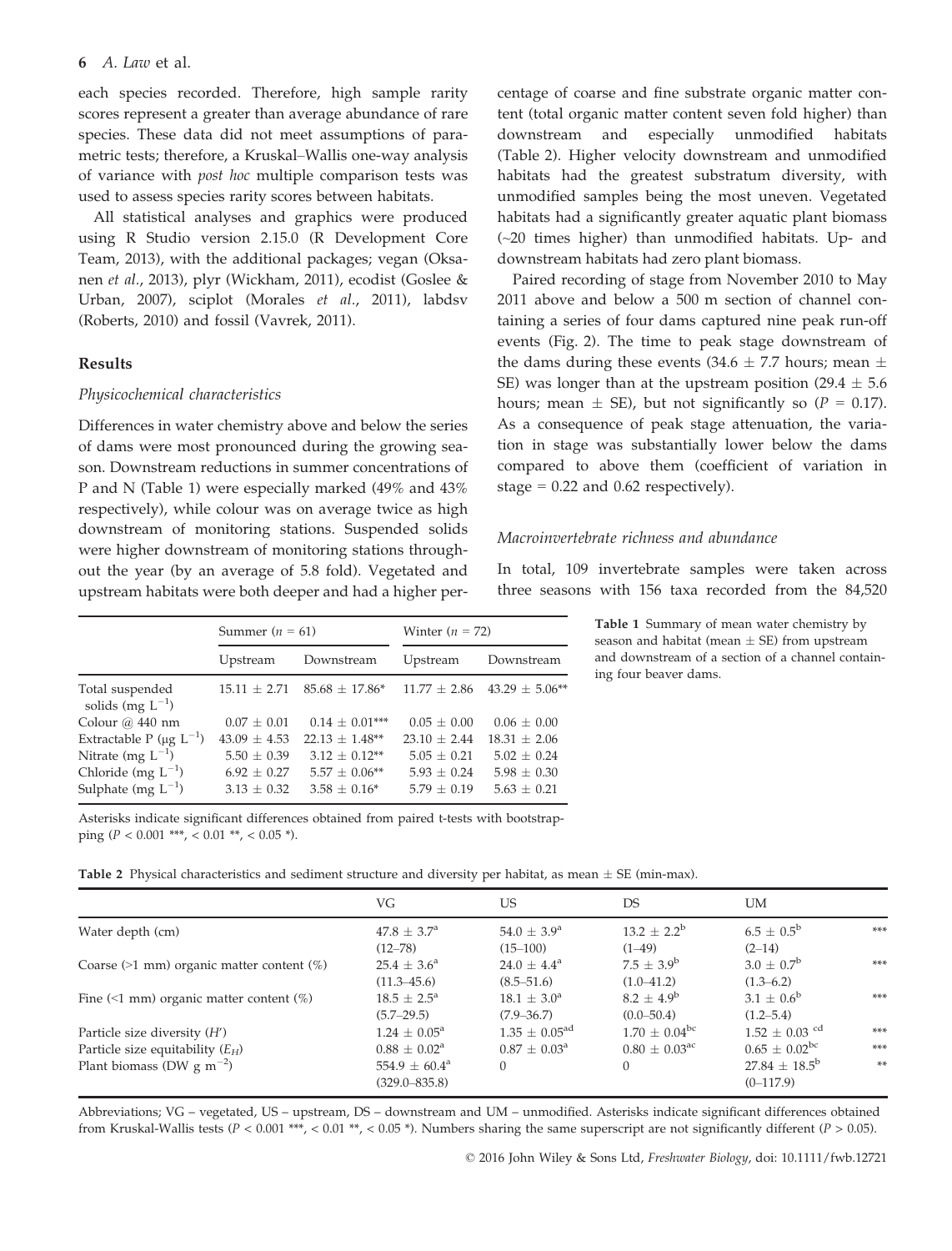individuals collected (Table 3). Vegetated (43.0%) and upstream (21.2%) habitats contributed most individuals to the total abundance, followed by unmodified (18.9%) and downstream habitats (16.9%). Unmodified habitats had significantly greater mean species richness per sample compared to downstream, upstream and vegetated habitats respectively (DS;  $t_{104} = -3.58$ ,  $P < 0.001$ , US;  $t_{104} = -5.06, P < 0.001, \text{ VG}; Z_{104} = -2.00, P = 0.048.$  Of the beaver-modified habitats, vegetated habitats had the greatest mean species richness (Table 3).

Distance to the furthest upstream sample did not significantly affect mean species richness ( $t_{108} = 0.66$ ,  $P = 0.512$ ), indicating that habitat effects were local and unchanged by upstream dams. Beaver-created habitats associated with the recently constructed dam (<1 year old) generally had a lower mean richness (VG = 13, US = 12, DS = 16) than habitats from older dams  $(4-8 \text{ years} \text{ old}, n = 9)$ ,



Fig. 2 Short-term variation in centralised stage upstream (blue line) and downstream (red line) of a section of channel containing four beaver dams. Periods of dry weather flow are shown in green.

Table 3 Summary of macroinvertebrate data by habitat (mean  $\pm$  SE).

 $VG = 19$ ,  $US = 14$ ,  $DS = 16$ ), but these differences were not significant (VG;  $t_{20} = -1.25$ ,  $P = 0.228$ , US;  $Z_{28} = -0.88, P = 0.378, DS; Z_{28} = -0.29, P = 0.769.$ 

The greatest diversity  $(H')$  occurred in unmodified and to a lesser extent downstream habitats (Table 3). Significant seasonality in diversity within habitats occurred only within upstream sites, where spring samples had a greater mean diversity than summer or autumn ( $F_{2,26} = 6.33$ ,  $P = 0.006$ ; Table S2). Community evenness  $(E_H)$  was similar across upstream, downstream and unmodified habitats, but was markedly lower in vegetated habitats. Within-habitats, diversity in samples from the vegetated habitat was consistently least even, especially in the summer. The range of rarity scores was narrow (0.35–0.38), thus indicating similar levels of ubiquity of taxa in all habitats.

At the lowest rarefied number of individuals per habitat (effectively a measure of alpha diversity corrected for sampling effort), unmodified sites were more species rich than any beaver-modified habitats by an average of 11 species (range: 5–16 species) (Fig. 3). Of the beaver-influenced habitats, upstream and vegetated habitats had the lowest taxon accumulation rates. Downstream habitats displayed most seasonal variation in accumulation rate, with summer being notably less taxon rich than spring or autumn, although in comparison to other beaver-modified habitats, downstream areas still had the highest accumulation rates regardless of season (Fig. S1). In all habitat types, the individual-based taxon accumulation curve rarely reached a plateau, implying that further sampling would yield more species, perhaps related to habitat heterogeneity within individual habitats. However, observed richness averaged  $87.1 \pm 1.6\%$  of computed richness, based on the 12 habitat x season combinations, indicating that sampling of the fauna was largely and

|                                                           | $VG (n = 21)$                                    | US $(n = 29)$                              | DS $(n = 29)$                              | UM $(n = 30)$                                    |             | Aggregate ( $n = 109$ )           |
|-----------------------------------------------------------|--------------------------------------------------|--------------------------------------------|--------------------------------------------|--------------------------------------------------|-------------|-----------------------------------|
| Mean sample richness (range)                              | $18.2 \pm 1.3^{\rm a}$<br>$(6 - 27)$             | $14.3 \pm 0.9^{\rm b}$<br>$(8-27)$         | $16.3 \pm 1.0^{ab}$<br>$(5-33)$            | $21.9 \pm 1.0^{\circ}$<br>$(11-32)$              |             | $17.7 \pm 0.6$<br>$(5-32)$        |
| Total richness<br>Abundance-based species estimator       | 86<br>98                                         | 80<br>106                                  | 97<br>112                                  | 90<br>106                                        |             | 156<br>167                        |
| Mean species rarity                                       | $0.35^{\rm a}$                                   | $0.36^{\rm a}$                             | 0.36 <sup>a</sup>                          | $0.38^{b}$                                       | ***         | 0.36                              |
| Mean individuals per sample (range)                       | $1741.9 \pm 404.5^{\circ}$<br>$(274 - 7344)$     | $620.6 \pm 86.5^{\circ}$<br>$(153 - 2156)$ | $496.2 \pm 68.4^{\circ}$<br>$(47-1226)$    | 536.2 $\pm$ 77.8 <sup>b</sup><br>$(153 - 1840)$  | ***         | $780.3 \pm 95.9$<br>$(47 - 7344)$ |
| Total individuals                                         | 36,579                                           | 17.997                                     | 14,390                                     | 16,085                                           |             | 85,051                            |
| Shannon's diversity (H)<br>Shannon's equitability $(E_H)$ | $4.9 \pm 0.4^{\rm a}$<br>$0.27 \pm 0.02^{\rm a}$ | $5.3 \pm 0.3^{\rm a}$<br>$0.36 \pm 0.02^b$ | $5.8 \pm 0.3^{\rm a}$<br>$0.36 \pm 0.02^b$ | $7.9 \pm 0.4^{\rm b}$<br>$0.36 \pm 0.02^{\rm b}$ | ***<br>$**$ | $5.6 \pm 0.2$<br>$0.33 \pm 0.01$  |
|                                                           |                                                  |                                            |                                            |                                                  |             |                                   |

Abbreviations for habitat codes are; VG – vegetation, US – upstream, DS – downstream and UM – unmodified, with sample sizes shown in brackets. Asterisks indicate significant differences obtained from Kruskal-Wallis tests ( $P < 0.001$  \*\*,  $< 0.01$  \*\*,  $< 0.05$  \*). Numbers sharing the same superscript are not significantly different ( $P > 0.05$ ).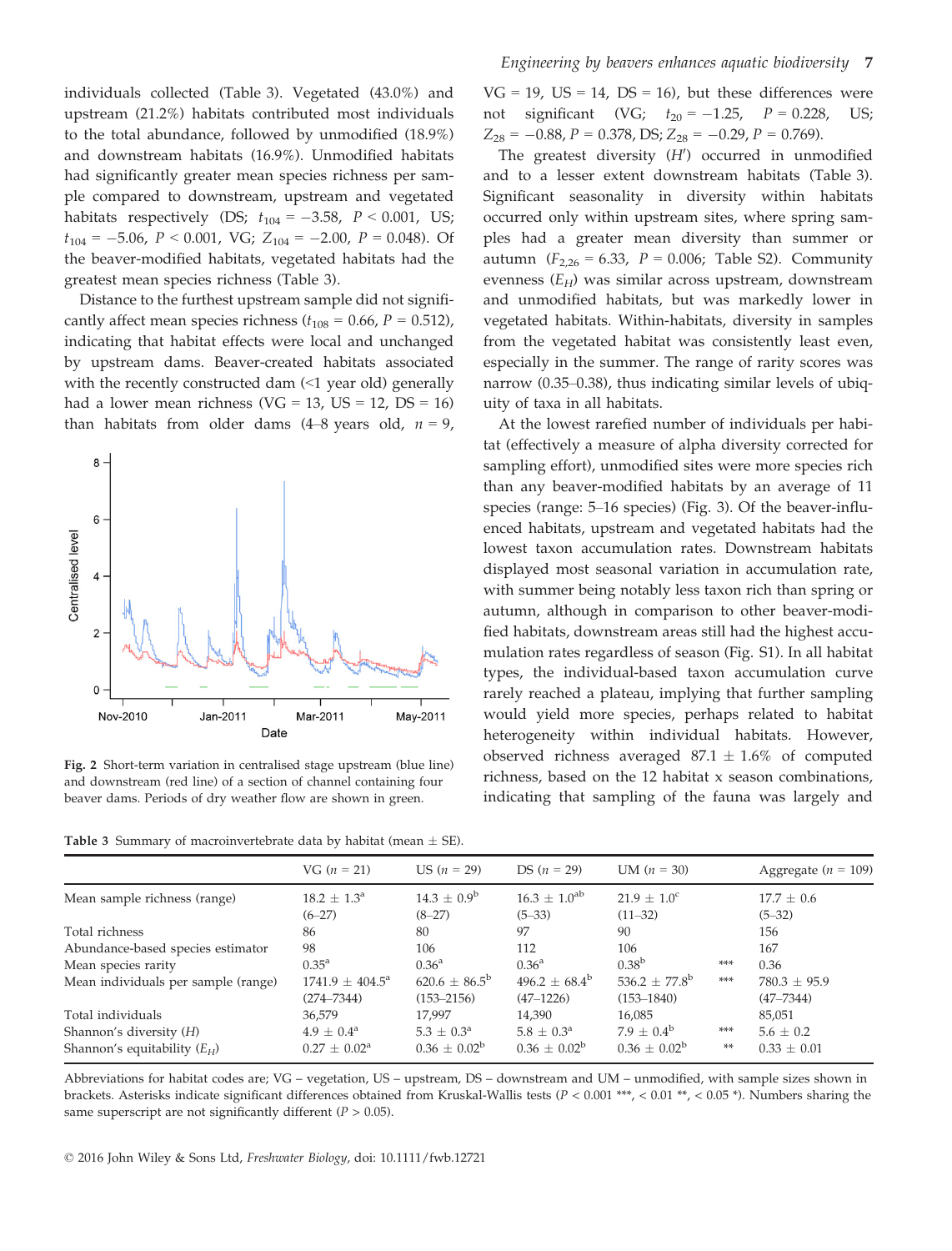

Fig. 3 Species accumulation curves based on number of sampled individuals per habitat; vegetated (green open squares), upstream (blue open circles), downstream (red open triangles), unmodified (black crosses), beaver-modified habitats combined (purple diamonds) and all habitats combined (orange stars). 95% confidence intervals are not shown for clarity but ranged from  $\pm 1.8$  to  $\pm 2.7$ species.

similarly effective. Unmodified habitats contained the highest proportion of unique species (38.6%), followed by vegetated (22.8%), upstream (21.0%) and downstream (14.0%) habitats. Most notably, due to a combination of variable accumulation rates, plus large differences in richness and abundance between habitats and the presence of unique taxa in each habitat, a composite sample from the four habitats resulted in greater landscape-scale richness of macroinvertebrates (mean =  $28\%$ ) than for a similar sized sample of any beaver-influenced or non-influenced habitats considered independently (Fig. 3). For example, a random sample of 10 000 individuals from a landscape including both beaver modified and unmodified habitats would be expected to support  $105 \pm 4$  species compared to  $84 \pm 2$  species in a landscape containing no beavermodified habitats.

#### Species composition

The most frequently occurring taxa were Chironomidae (present in 98% of samples), Asellus aquaticus (Asellidae: 90%), Oligochaeta (81%) and Crangonyx pseudogracilis (Crangonyctidae: 71%), with A. aquaticus (27.6%), C. pseudogracilis (19.3%) and Chironomidae (14.2%) contributing most individuals, all organisms typical of organically enriched conditions. The fauna of unmodified sites was compositionally distinct from beaver-influenced habitats (Fig. 4a). There was considerable overlap in species composition between different beaver-generated habitats that largely reflected their relative proximity: for example, macroinvertebrates of vegetated habitats were most similar to upstream habitats. The composition of upstream and downstream habitats also overlapped considerably as well as sharing part of their composition with unmodified sites. A mean BCI across all habitats of  $0.61 \pm 0.002$  ( $\pm$ SE) (range: 0.15–1.00) indicated that, on average,  $\sim$ 39% of the overall taxon assemblage was shared between samples. Both the season sampled ( $F = 3.9$ ,  $R^2 = 0.06$ ,  $P = 0.001$ ) and distance to the closest upstream sample  $(F = 2.7, R^2 = 0.02,$  $P = 0.007$ ; Fig. S2) had significant effects on species composition, but these were of secondary importance compared to habitat  $(F = 11.8, R^2 = 0.25, P = 0.001)$ , with clear grouping of samples by habitat type (Fig. 4a).

Indicator taxa were mostly associated with unmodified and vegetated habitats, reflecting the strong contrast between lotic and lentic habitat (Fig. 4b). Characteristically, limnophilic species within the Dytiscidae, Heteroptera and Gastropoda (e.g. Radix balthica: Lymnaeidae) were associated with vegetated habitats, together with larval insects noted for their tolerance of anoxia (e.g. Cloeon dipterum: Baetidae). By contrast, rheophilic taxa, such as members of the Leuctridae, Baetidae (Baetis rhodani), Heptageniidae (Rithrogena semicolorata) and Elmidae, and the free-living caddis (e.g. Rhyacophila dorsalis), were associated with unmodified habitats.

#### Functional feeding group composition

The percentage of individuals within each functional feeding group varied across habitats (all tests;  $\chi^2$ <sub>3</sub> > 9.5,  $P < 0.023$ ; Fig. 5). Filter feeders were most characteristic of unmodified habitats, while shredders, and to a lesser extent collector-gatherers, dominated beaver-modified habitats. Variations in predator abundance were low between all habitats. Significant seasonal differences in feeding group abundance did occur within habitats (Table S3), but were of minor importance compared to the differences between habitats.

#### Discussion

# Changes in habitat and physicochemistry due to dam building

Small, straightened and unnaturally uniform streams are ubiquitous in anthropogenically modified landscapes. A lack of variation in depth, substratum and velocity, and poor lateral connectivity may have catchment-wide implications, including reduced biodiversity, low nutrient retention and poor flood attenuation. At our study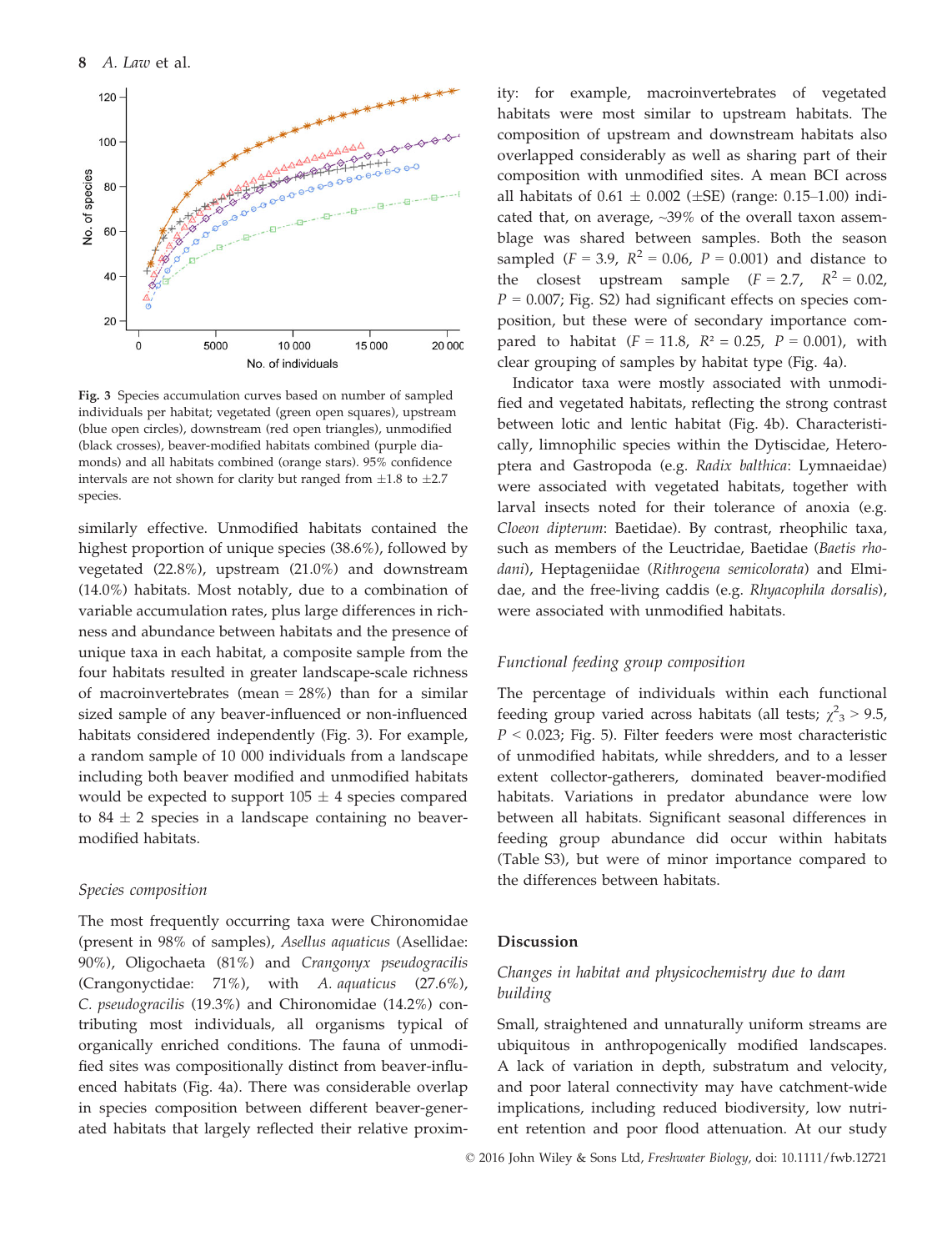Fig. 4 Non-metric multidimensional scaling ordination (NMDS) of macroinvertebrate composition (a) based on a Bray– Curtis dissimilarity matrix per habitat; vegetated (green, open squares), upstream (blue, open circles), downstream (red, open triangles) and unmodified (black, crosses). All stress values were <0.12. Indicator species significantly associated each habitat ( $P < 0.05$ ) are shown in plot (b).



Fig. 5 The mean percentage of individuals in each functional feeding group per habitat. Error bars indicate standard error. VG, vegetation; US, upstream; DS, downstream; UM, unmodified.

site, the reintroduction of beavers initiated several years of habitat engineering that served to re-establish physical heterogeneity by creating a network of ponds, woody debris caches and aquatic plant-rich habitats, interspersed with running water.

The attenuation of peak flow is a common phenomenon in beaver-influenced streams, especially where dams occur at high density (Rosell et al., 2005; Nyssen, Pontzeele & Billi, 2011), and is consistent with our observations of reduced variation in stage below a series of dams. The accumulation of fine sediment and organic matter behind beaver dams is closely linked to the reduction in downstream transport and the increased input of felled or dead wood to the channel (Gurnell, 1998). Reported changes in stream or groundwater chemistry below beaver impoundments range from decreases (Correll, Jordan & Weller, 2000; Margolis, Castro & Raesly, 2001b) to increases (Klotz, 1998; Fuller & Peckarsky, 2011) in different fractions of N

© 2016 John Wiley & Sons Ltd, Freshwater Biology, doi: 10.1111/fwb.12721

and P, and are typically related to increased hyporheic exchange due to longer channel residence times (Lautz, Siegel & Bauer, 2006). The reductions in N and P in our study are more substantial than often reported, but were only significant in the summer, consistent with reports by Margolis et al. (2001b) and Klotz (2010). This suggests that biological processes, such as dentrification, or assimilation by macrophytes, are mainly responsible for the observed reductions. Nutrient storage by macrophytes in impounded agricultural streams may be promoted by the lower tree shading and higher fertility than in forested streams. The 20% reduction in summer chloride concentrations that we observed below the series of dams suggests that groundwater dilution might have also played a part in the lowered nutrient concentrations, though the reduction in chloride was much smaller than that observed for P and N (49% and 43% respectively). Whether such groundwater inputs reflect the influence of dams is unknown, but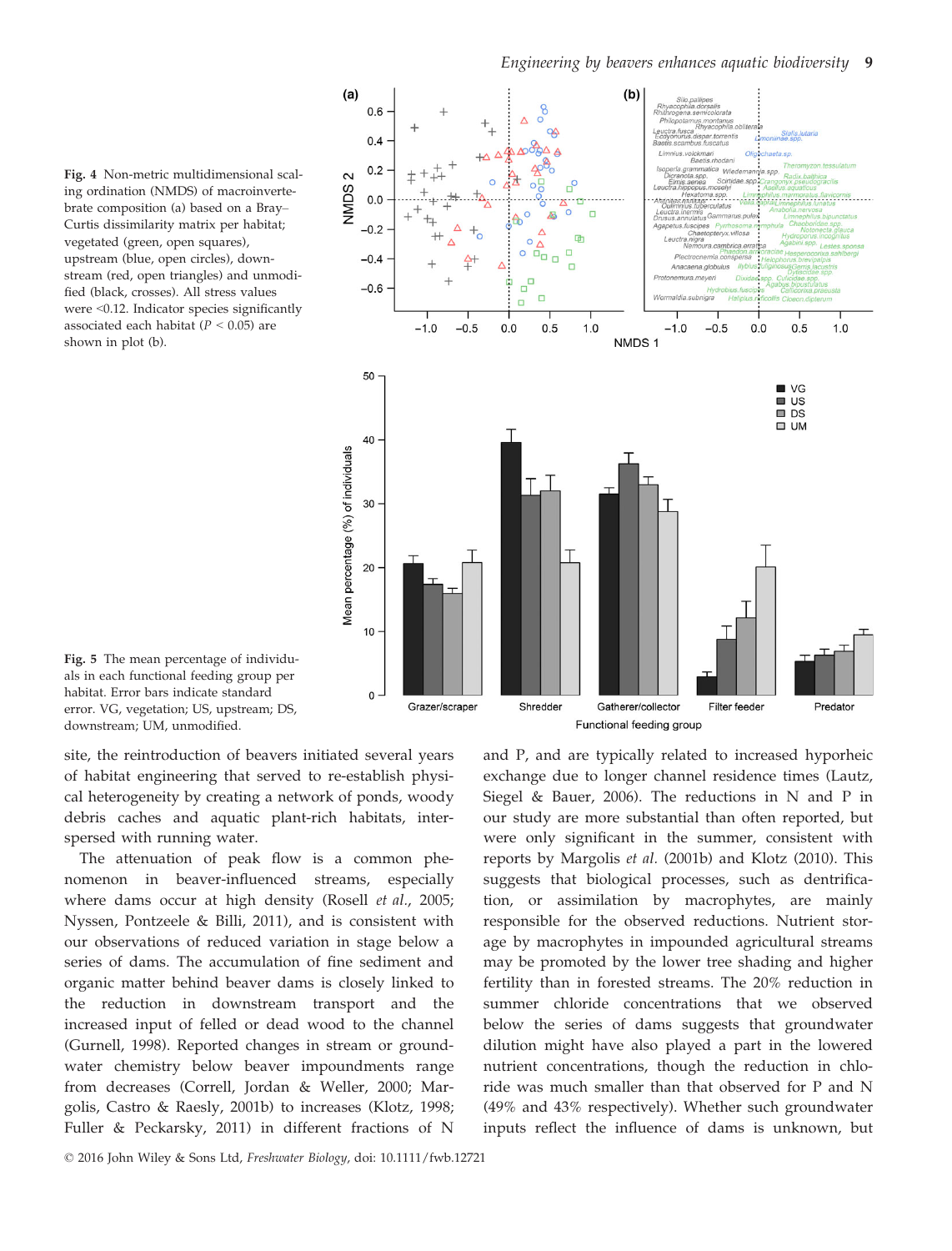would be consistent with reports of increased sub-surface flows or baseflow associated with beaver dams (Gurnell, 1998).

It is clear that habitat engineering by beaver could promote key regulating ecosystem services in agricultural streams, such as fine sediment trapping, nutrient assimilation and flow attenuation. In such streams, these processes will normally be compromised due to channel realignment and the removal of natural features that aid retention, such as woody debris dams. However, positive effects of beaver dams on ecosystem processes at a local scale are likely to be transient, since dams are dynamic on annual to decadal time scales and may also breach during high flows (Butler & Malanson, 2005). Stability of dams in agricultural landscapes might be lower due to more variable run-off, loss of volume due to increased sediment loading or, in some cases, deliberate removal. In this study, suspended solids and dissolved organic carbon (inferred from colour) both increased downstream. The increased suspended solids probably reflect bankside burrowing, the use of poorly consolidated materials in dam construction and exposure of steep sparsely vegetated banks or accumulated fine sediment under low flows. Turbidity is normally reported to decrease below beaver impoundments, although there are exceptions (Fracz & Chow-Fraser, 2013). The observed rise in colour is most likely a consequence of the decomposition of retained wood and litter inputs, plus inundation of herbaceous vegetation and organicrich soils, and will be favoured by longer residence time and higher temperatures during the summer. Similar rises in DOC associated with beaver activity are often reported from non-agricultural landscapes (e.g. Cirmo & Driscoll, 1993; Margolis et al., 2001b).

#### Macroinvertebrate response to habitat engineering

Invertebrate richness varied seasonally between- and within-habitats, but in general, unmodified habitats had highest species richness. However, the response of macroinvertebrates to habitat engineering by beaver is not consistent across the literature. In South America, where Castor canadensis is invasive, beaver ponds also had lower invertebrate richness than unmodified sites (Anderson & Rosemond, 2007), while in North America and Northern Europe, richness either did not differ (McDowell & Naiman, 1986; Redin & Sjöberg, 2013) or was reduced relative to unmodified sites (Smith et al., 1991). Differences in scale of focus (i.e. patch versus landscape) and analytical approach (e.g. taxonomic resolution or correction for sampling effort) are likely explanations for the variation in reported effects. As the number of invertebrates commonly varies strongly between samples, and richness generally reflects this differential sampling effort, invertebrate richness should strictly be estimated using individual-based rather than sample-based rarefaction.

In our study, habitat-specific accumulation curves confirmed that the vegetated and upstream habitats associated with beaver ponds accumulated species at a lower rate than downstream and unmodified habitats. This may reflect homogenisation of habitat due to retention of organic-rich sediment. Disturbance by beaver during foraging or dam maintenance could also favour habitat generalists, such as Chironomidae and A. aquaticus that consistently dominated vegetated samples, although Hood & Larson (2014b) suggest that active maintenance of aquatic habitat by beaver increases local niche diversity. Viewed at the landscape scale (i.e. across all habitats), invertebrate richness increased by an estimated 28% in the presence of beaver. This finding reflects sufficient turnover in species between habitats to promote coexistence at the larger scale (Harthun, 1999; Anderson & Rosemond, 2007). The benefits to biodiversity of beaver-engineered patches within a landscape have been observed in multiple groups including amphibians (Cunningham, Calhoun & Glanz, 2007), fish (Schlosser & Kallemeyn, 2000) and terrestrial plants (Wright et al., 2002), although it is only in the latter case that the scale of this benefit has also been fully quantified (estimated to be a 33% increase in plant richness). The characteristics of the landscape in which effects occur should also be taken into account; in landscapes already rich in lentic habitats, the effects of beaver-created habitat on richness may be less significant, while if beaver-created habitats fully dominate the landscape, there may be a negative effect on richness due to loss of lotic habitat (Wright et al., 2002). However, such concerns are probably redundant in landscapes heavily exploited by humans, as it is highly unlikely that beaver-modified habitats would dominate. Therefore, any contribution to habitat heterogeneity will be beneficial.

Changes in physical habitat structure and hydrology generated by beaver dams were related to differences in macroinvertebrate composition. Species of well-aerated flowing water and low rates of siltation, such as the caddisfly Silo pallipes (Goeridae), were replaced by others such as the baetid mayfly C. dipterum (Ephemeroptera) more typical of still waters. Species replacement in beaver-impounded areas is commonly reported (Margolis et al., 2001a), but the identities of the major colonists vary and cannot be generalised at a coarse taxonomic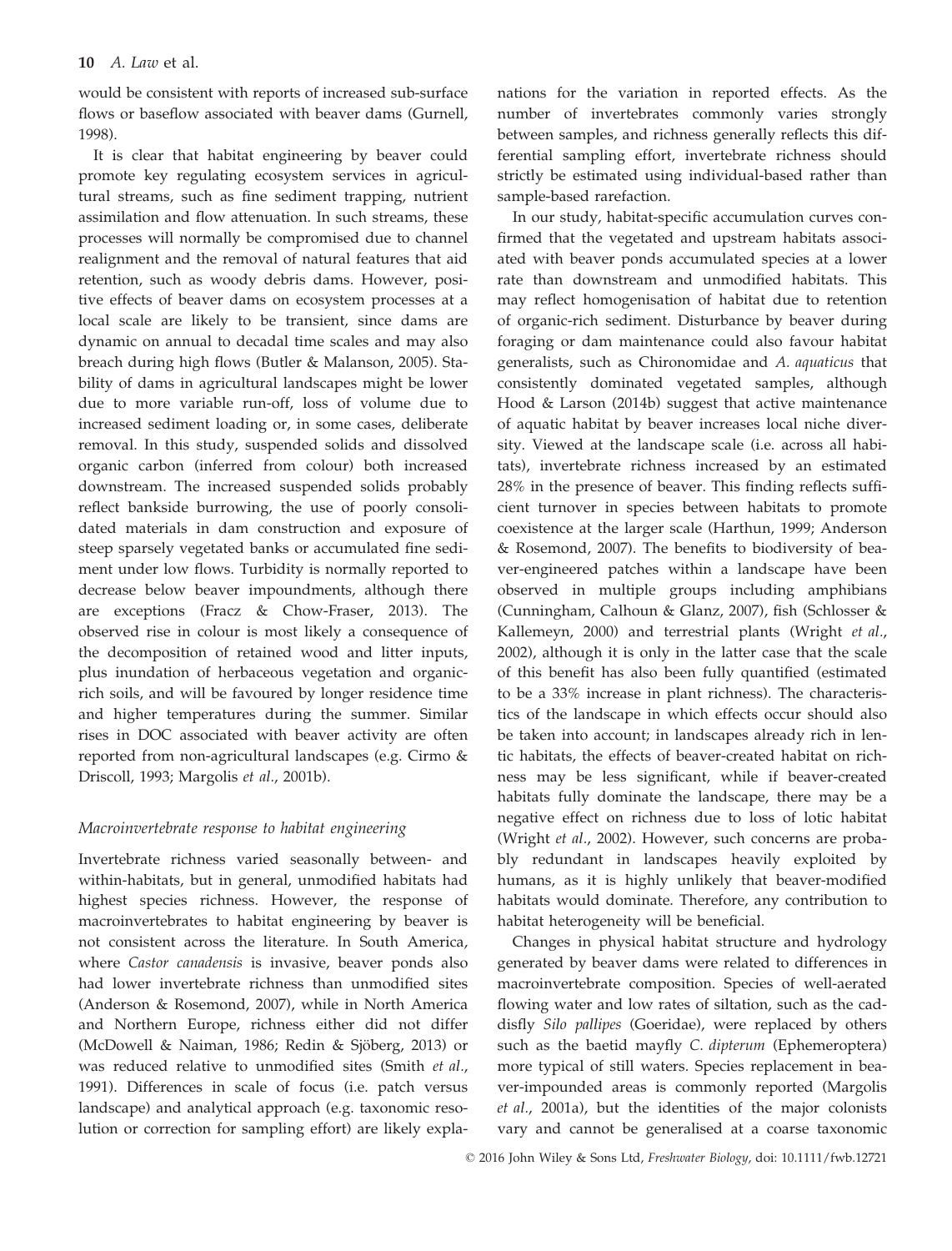resolution. In our study, the generalist amphipod crustacean Gammarus pulex (Gammaridae) was present in low numbers across all habitats compared to the nonnative C. pseudogracilis, which prefers littoral habitats with soft sediments (Mayer, Maas & Waloszek, 2012), and hence was more frequent and abundant in beaverinfluenced sites. One possibility is that distribution patterns were influenced by interspecific competition and that increased habitat diversity favours coexistence through partitioning.

All habitats contained some unique taxa that were not simply a subset of generalists from unmodified habitats, a pattern reinforced by the similar rarity scores in all habitats. However, overlaps in composition were common, principally between upstream and downstream habitats, reflecting the broad ecological tolerance of the commoner fauna of degraded streams, plus downstream drift maintained by water flow over, around and through dams. Flow below dams created hydrologically similar conditions to unmodified sites, and therefore downstream sites were biologically and physically intermediate between the more extreme unmodified and vegetated habitats. Position of dams within a catchment has previously been reported to affect invertebrate richness and abundance, as sites situated lower down the catchment may receive greater invertebrate and organic drift (Redin & Sjöberg, 2013), or benefit from trapping of sediment or agricultural pollutants upstream (Clifford et al., 1993). The number of individual macroinvertebrates was generally highest in summer in beaver-modified habitats in this and other studies (McDowell & Naiman, 1986; Smith et al., 1991), reflecting the greater relative importance of non-insect taxa and the concentrating effects of low flows (McDowell & Naiman, 1986). It should be noted that as samples were taken from habitats within the same stream system the possible effect of invertebrate drift may violate statistical independence of samples, especially for the most downstream dams. However, when distance to furthest upstream sample was included in richness and composition models, it was either not significant or had a low explanatory power. Furthermore, in the NMDS analysis, no samples in close hydrological proximity were clustered together, reflecting underlying differences in species composition and confirming the importance of local habitat conditions relative to downstream drift.

Despite a long history of alteration of the drainage network and a comparative scarcity of mature ponds in the region to furnish suitable colonists, habitat engineering by beavers evidently had profound effects on macroinvertebrate assemblages in a short period of time.

© 2016 John Wiley & Sons Ltd, Freshwater Biology, doi: 10.1111/fwb.12721

Artificially created ponds typically reach colonisation saturation within 3–4 years (Williams, Whitfield & Biggs, 2008); so, the beaver ponds in our study most likely contained a mature macroinvertebrate assemblage as all but one were a minimum of 4 years old at the time of sampling. Even the one dam constructed during 2011 did not have significantly lower faunal richness, implying that colonisation was rapid. It is highly likely that the proximity of beaver ponds of different ages and their hydrological connectedness aids colonisation of newly engineered ponds.

Changes in community composition were reflected in shifts in functional feeding group structure. Unmodified sites were most often characterised, in this and other studies, by an abundance of filter feeders, grazer/scrapers and scarcity of shredders (McDowell & Naiman, 1986; Margolis et al., 2001a). By contrast, downstream, upstream and vegetated habitats were dominated by shredders and gatherer/collectors, which presumably profit from entrapment of particulate organic matter, plant tissue and detritus (Naiman et al., 1988; Simanonok et al., 2011). Accumulation and processing of organic matter and its potential downstream drift may benefit filter feeders both upstream (Nummi, 1989; Rolauffs et al., 2001), and downstream (Margolis et al., 2001a; Redin & Sjöberg, 2013). Emerging aquatic insects also act as conduits of material, energy and nutrients to terrestrial ecosystems with the potential to alter the dynamics of terrestrial trophic interactions (Knight et al., 2005). Changes imposed by habitat engineering may therefore have wider ecological significance. Higher organisms such as bats and salmonid fish may benefit from the increased density of aerial or aquatic invertebrates (Nummi et al., 2011; Kemp et al., 2011), while the seasonal differences in macroinvertebrate abundance between habitats may reduce fluctuations in prey availability at coarser spatial scales.

# Role of habitat engineering by beavers in the restoration of agricultural streams

Thousands of kilometres of straightened and homogenised agricultural streams overlap the native range of Eurasian and North American beavers. The potential for improving poorly retentive streams such as these through the re-establishment of small-scale natural discontinuities has been a driving force behind the reintroduction of beaver to many parts of their range (Pollock et al., 2014). We illustrate that the discontinuities created by beaver through dam building are hotspots of habitat heterogeneity that promote aspects of ecosystem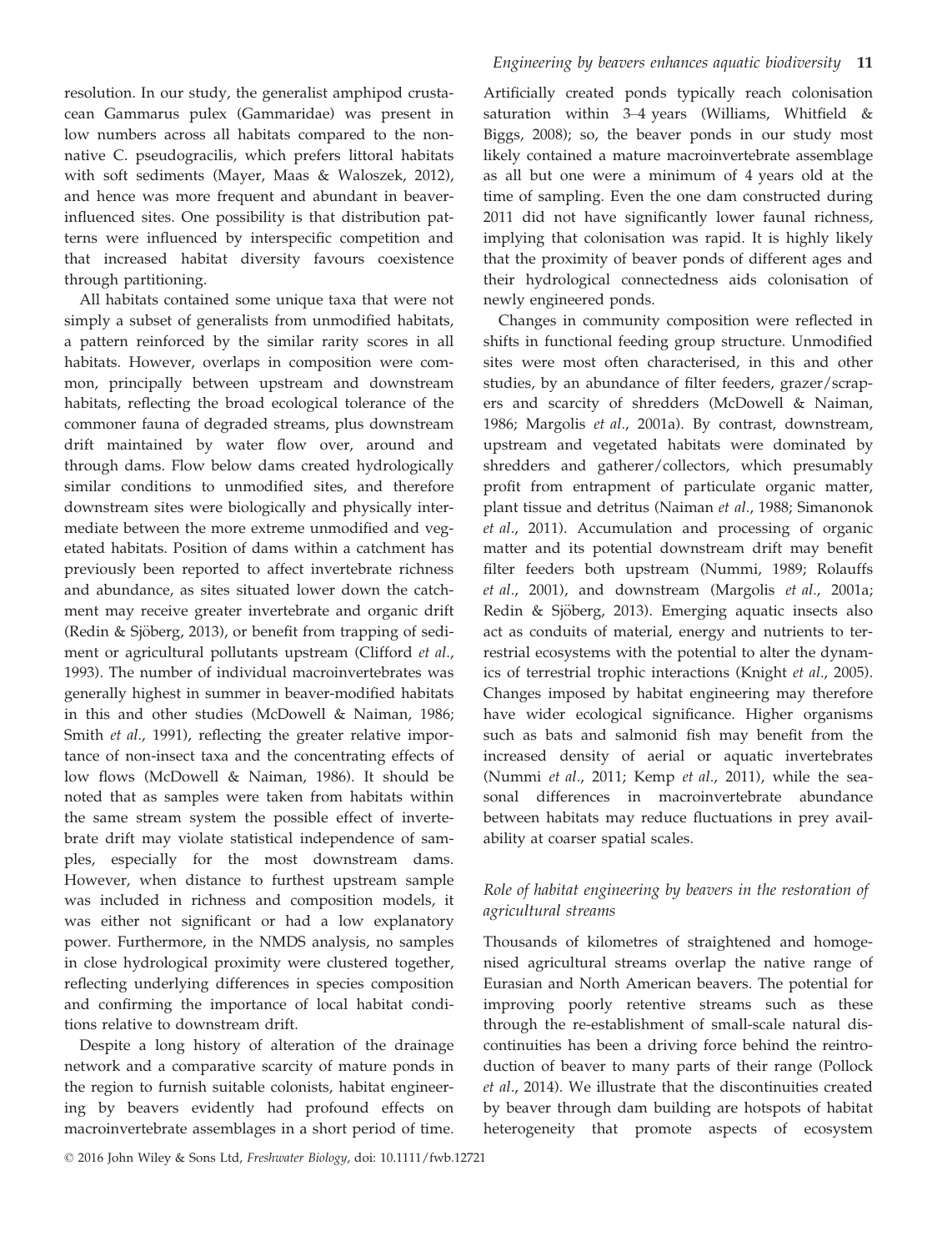processes such as retention of water, nutrients and organic matter (Törnblom et al., 2011), as well as enhancing aquatic biodiversity. Admittedly, in the absence of pre-damming data on stage regime, chemistry and macroinvertebrates, the differences between habitats cannot be attributed unequivocally to beaver dams, but there is no other simple explanation for such large differences on this scale and the habitats that we studied only existed as a product of dam building by beaver.

At the landscape scale, we found that invertebrate richness, abundance and diversity were positively affected by this habitat engineering. These biological changes occurred despite the low connectivity with suitable sources of colonists within this agricultural landscape, which may have limited their dispersal. Since the vast majority of stream restoration projects rarely demonstrate a biodiversity recovery post-hydrogeomorphic adjustment (Palmer et al., 2014), habitat engineering via beaver reintroductions may be especially valuable because of the apparently predictable and consistent response of a wide range of aquatic biota. Beaver modifications are local features that affect habitat heterogeneity at a coarser scale; whether such benefits remain meaningful at the catchment scale is still unclear. Nevertheless, our findings demonstrate positive ecological effects of engineering by beaver within degraded freshwater systems, arising from the construction of natural features that may prove difficult to replicate by conventional methods of habitat creation. This suggests that beaver could contribute more widely in the future to the restoration of freshwater habitats provided that suitable strategies can be adopted to support coexistence with humans.

# Acknowledgments

We thank Paul Ramsay for his enthusiasm and access to the study site, those who assisted in sampling, to Garth Foster for his assistance in beetle identification and Charles Perfect for comments on the manuscript. Comments from two reviewers significantly improved this paper. This research was supported financially by the University of Stirling.

# References

- Anderson C.B. & Rosemond A.D. (2007) Ecosystem engineering by invasive exotic beavers reduces in-stream diversity and enhances ecosystem function in Cape Horn, Chile. Oecologia, 154, 141–153.
- Anderson C.B., Vanessa Lencinas M., Wallem P.K., Valenzuela A.E.J., Simanonok M.P. & Martínez Pastur G. (2014)

Engineering by an invasive species alters landscape-level ecosystem function, but does not affect biodiversity in freshwater systems. Diversity and Distributions, 20, 214–222.

- Benke A.C. & Wallace J.B. (2003) Influence of wood on invertebrate communities in streams and rivers. In: The Ecology and Management of Wood in World Rivers (Eds S. V. Gregory, K.L. Boyer & A.M. Gurnell), pp. 149–177. American Fisheries Society 37, Bethesda.
- Burchsted D., Daniels M., Thorson R. & Vokoun J. (2010) The river discontinuum: applying beaver modifications to baseline conditions for restoration of forested headwaters. BioScience, 60, 908–922.
- Butler D.R. & Malanson G.P. (2005) The geomorphic influences of beaver dams and failures of beaver dams. Geomorphology, 71, 48–60.
- Byers J.E., Cuddington K., Jones C.G., Talley T.S., Hastings A., Lambrinos J.G., et al. (2006) Using ecosystem engineers to restore ecological systems. Trends in Ecology & Evolution, 21, 493–500.
- Chao A. (1987) Estimating the population size for capturerecapture data with unequal catchability. Biometrics, 43, 783–791.
- Cirmo C.P. & Driscoll C.T. (1993) Beaver pond biogeochemistry – acid neutralizing capacity generation in a headwater wetland. Wetlands, 13, 277–292.
- Clifford H.F., Wiley G.M. & Casey R.J. (1993) Macroinvertebrates of a beaver-altered boreal stream of Alberta, Canada, with special reference to the fauna on the dams. Canadian Journal of Zoology, 71, 1439–1447.
- Colwell R.K., Mao C.X. & Chang J. (2004) Interpolating, extrapolating, and comparing incidence-based species accumulation curves. Ecology, 85, 2717–2727.
- Correll D.L., Jordan T.E. & Weller D.E. (2000) Beaver pond biogeochemical effects in the Maryland Coastal Plain. Biogeochemistry, 49, 217–239.
- Cunningham J.M., Calhoun A.J.K. & Glanz W.E. (2007) Pond-breeding amphibian species richness and habitat selection in a beaver-modified landscape. The Journal of Wildlife Management, 71, 2517–2526.
- Dalbeck L., Luscher B. & Ohlhoff D. (2007) Beaver ponds as habitat of amphibian communities in a central European highland. Amphibia-Reptilia, 28, 493–501.
- Dufrêne M. & Legendre P. (1997) Species assemblages and indicator species: the need for a flexible asymmetrical approach. Ecological Monographs, 67, 345–366.
- Elmeros M., Madsen A.B. & Berthelsen J.P. (2003) Monitoring of reintroduced beavers (Castor fiber) in Denmark. Lutra, 46, 153–162.
- Fracz A. & Chow-Fraser P. (2013) Changes in water chemistry associated with beaver-impounded coastal marshes of eastern Georgian Bay. Canadian Journal of Fisheries and Aquatic Sciences, 70, 834–840.
- France R.L. (1997) The importance of beaver lodges in structuring littoral communities in boreal headwater lakes. Canadian Journal of Zoology, 75, 1009-1013.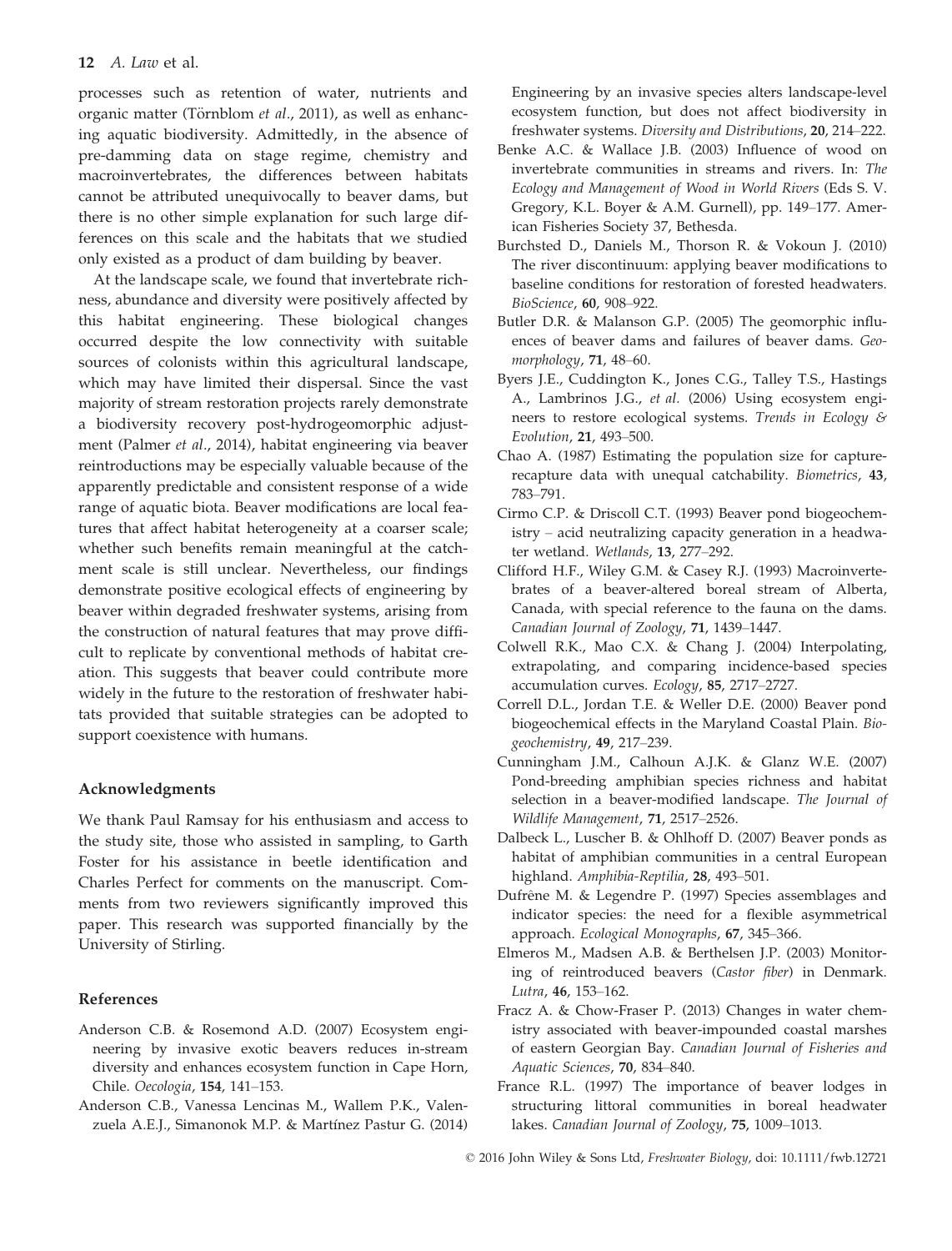Fuller M.R. & Peckarsky B.L. (2011) Does the morphology of beaver ponds alter downstream ecosystems? Hydrobiologia, 668, 35–48.

Gibson P.P. & Olden J.D. (2014) Ecology, management, and conservation implications of North American beaver (Castor canadensis) in dryland streams. Aquatic Conservation: Marine and Freshwater Ecosystems, 24, 391–409.

Goslee S.C. & Urban D.L. (2007) The ecodist package for dissimilarity-based analysis of ecological data. Journal of Statistical Software, 22, 1–19.

Gurnell A.M. (1998) The hydrogeomorphological effects of beaver dam-building activity. Progress in Physical Geography, 22, 167–189.

Gurnell A.M., Piegay H. & Swanson F.J. (2002) Large wood and fluvial processes. Freshwater Biology, 47, 601–619.

Halley D., Rosell F. & Saveljev A. (2012) Population and distribution of Eurasian beaver (Castor fiber). Baltic Forestry, 18, 168–175.

Harthun M. (1999) The influence of the European beaver (Castor fiber albicus) on the biodiversity (odonata, mollusca, trichoptera, ephemeroptera, diptera) of brooks in Hesse (Germany). Limnologica, 29, 449–464.

Hood G.A. & Larson D.G. (2014a) Beaver-created habitat heterogeneity influences aquatic invertebrate assemblages in boreal Canada. Wetlands, 34, 19–29.

Hood G.A. & Larson D.G. (2014b) Ecological engineering and aquatic connectivity: a new perspective from beaver-modified wetlands. Freshwater Biology, 60, 198– 208.

Jones C.G., Lawton J.H. & Shachak M. (1994) Organisms as ecosystem engineers. Oikos, 69, 373–386.

Kemp P.S., Worthington T.A., Langford T.E.L., Tree A.R.J. & Gaywood M.J. (2011) Qualitative and quantitative effects of reintroduced beavers on stream fish. Fish and Fisheries, 13, 158–181.

Klotz R.L. (1998) Influence of beaver ponds on the phosphorus concentration of stream water. Canadian Journal of Fisheries and Aquatic Sciences, 55, 1228–1235.

Klotz R.L. (2010) Reduction of high nitrate concentrations in a Central New York State stream impounded by beaver. Northeastern Naturalist, 17, 349–356.

Knight T.M., McCoy M.W., Chase J.M., McCoy K.A. & Holt R.D. (2005) Trophic cascades across ecosystems. Nature, 437, 880–883.

Lautz L.K., Siegel D.I. & Bauer R.L. (2006) Impact of debris dams on hyporheic interaction along a semi-arid stream. Hydrological Processes, 20, 183–196.

Margolis B.E., Castro M.S. & Raesly R.L. (2001b) The impact of beaver impoundments on the water chemistry of two Appalachian streams. Canadian Journal of Fisheries and Aquatic Sciences, 58, 2271–2283.

Margolis B.E., Raesly R.L. & Shumway D.L. (2001a) The effects of beaver-created wetlands on the benthic macroinvertebrate assemblages of two Appalachian streams. Wetlands, 21, 554–563.

Mayer G., Maas A. & Waloszek D. (2012) Mouthpart morphology of three sympatric native and nonnative gammaridean species: Gammarus pulex, G. fossarum, and Echinogammarus berilloni (Crustacea: Amphipoda). International Journal of Zoology, Article ID 493420, 1–23.

McDowell D.M. & Naiman R.J. (1986) Structure and function of a benthic invertebrate stream community as influenced by beaver (Castor canadensis). Oecologia, 68, 481–489.

McMaster R.T. & McMaster N.D. (2001) Composition, structure, and dynamics of vegetation in fifteen beaverimpacted wetlands in western Massachusetts. Rhodora, 103, 293–320.

Meteorological Office UK (2013) Met office Ardtalnaig averages (1981–2010). [http://www.metoffice.gov.uk/climate/](http://www.metoffice.gov.uk/climate/uk/averages/19812010/sites/ardtalnaig.html) [uk/averages/19812010/sites/ardtalnaig.html](http://www.metoffice.gov.uk/climate/uk/averages/19812010/sites/ardtalnaig.html). Accessed 03/04/13

Moog O. (1995) Fauna Aquatica Austriaca. Wasserwirtschaftskataster, Bundesministerium für Land-und Forstwirtschaft, Wien.

Morales M. & Murdoch D. (2011) sciplot: Scientific Graphing Functions for Factorial Designs. R package version 1.0-9. Available at: [http://CRAN.R-project.org/package=sci](http://CRAN.R-project.org/package=sciplot)[plot](http://CRAN.R-project.org/package=sciplot).

Murphy J. & Riley J.P. (1962) A modified single solution method for the determination of phosphate in natural waters. Analytica Chimica Acta, 27, 31–36.

Naiman R.J., Johnston C.A. & Kelley J.C. (1988) Alteration of North American streams by beaver. BioScience, 38, 753– 762.

Naiman R.J. & Rogers K.H. (1997) Large animals and system level characteristics in river corridors. BioScience, 47, 521–529.

NBN (2014) National Biodiversity Network. Biological Records Centre, CEH, Wallingford. [http://www.nbn.org.uk/.](http://www.nbn.org.uk/) Accessed 25/04/14.

Nolet B.A. & Rosell F. (1998) Comeback of the beaver Castor fiber: an overview of old and new conservation problems. Biological Conservation, 83, 165–173.

Nummi P. (1989) Simulated effects of the beaver on vegetation, invertebrates and ducks. Annales Zoologici Fennici, 26, 43–52.

Nummi P. & Holopainen S. (2014) Whole-community facilitation by beaver: ecosystem engineer increases waterbird diversity. Aquatic Conservation: Marine and Freshwater Ecosystems, 24, 326–633.

Nummi P., Kattainen S., Ulander P. & Hahtola A. (2011) Bats benefit from beavers: a facilitative link between aquatic and terrestrial food webs. Biodiversity and Conservation, 20, 851–859.

Nyssen J., Pontzeele J. & Billi P. (2011) Effect of beaver dams on the hydrology of small mountain streams: example from the Chevral in the Ourthe Orientale basin, Ardennes, Belgium. Journal of Hydrology, 402, 92–102.

Oksanen J., Blanchet F.G., Kindt R., Legendre P., Minchin P.R., O'Hara R.B. et al. (2013) vegan: Community Ecology